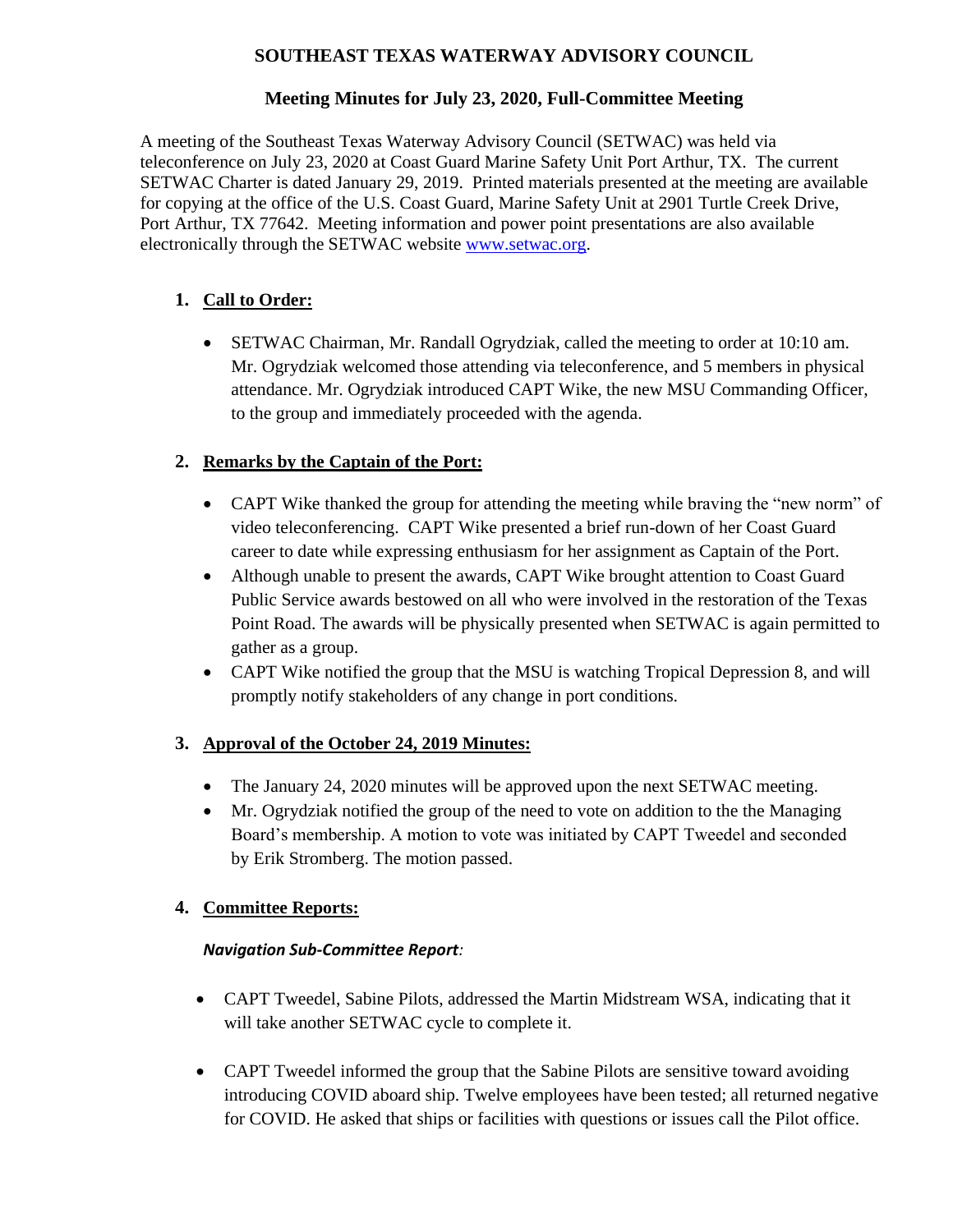#### *Port Education, Research & Workforce Development Sub-committee Report:*

- Mr. Erik Stromberg, Lamar University, addressed past and upcoming webinars including "Hurricane Panning in a Pandemic." Mr. Stromberg offered ideas for several other future webinars based on industry input.
- Mr. Stromberg spoke on industry certifications including four-course CAPM certificates, CAMP-planned certifications, Midstream Center-planned certifications and AAPA certificates.
- Mr. Stromberg reiterated Lamar's Research Centers to include the Center for Port Management; the Center for Commercialization, Innovation and Entrepreneurship; the Center for Midstream Management and Science; the development of a Center for Flood Resiliency, and the Southeast Texas Flood Coordination Study – Ports Connection.

#### *Waterways Awareness Sub-committee Report:*

- Ms. Sade Chick, Port of Beaumont, gave a brief synapsis of workforce development with an emphasis on stakeholder involvement in determining what is needed from a workforce perspective.
- Dr. Haselback, Lamar University discussed the vison, mission and first steps toward executing a prototype for regional flood mitigation and response via the Southeast Texas Flood Coordination Study.
- Mr. Tom Kalb, Lamar University introduced Lamar's new Midstream Center.

### *Port Welfare Sub-Committee Report:*

- Fr. Sinclair Oubre addressed Seafarer ship-to-shore access as an international issue negatively affecting crew changes of up to 300,000 mariners per month.
- Ms. Doreen Badeaux commented on the issue of Filipino mariners being stranded because of COVID-induced travel restrictions that inhibit normal crew turnover.

### *Waterway Maintenance and Improvement Sub-committee:*

- Mr. Larry Fountain, SNND, provided an update on the SNWW Deeping Project indicating Contract #1 is underway; the specifications for Contract #2 are 95% complete and should be awarded by August; the specifications for Contract #3 are 95% complete, and the specifications for Contract #4 are complete and will be put out as early as November 2020, if not the first quarter of 2021.
- Mr. Fountain addressed ongoing work toward port firefighting plans. The boat specifications are 95% complete. Sight visits need to be undertaken to determine facility capabilities/needs. Build time for the fireboats: 12 months for Boat #1 and Boat #2 could be delivered 8 months later. While waiting for delivery of the boats, the subcommittee will determine fireboat operations, stationing requirements, staffing etc. .

### *Dredge Operations Sub-committee:*

• Ms. Belynda Kinman , USACE, spoke to ongoing dredge operations including SNWW maintenance dredging and dredging of Anchorage Basing No. 1. Future dredge contracts for FY-2020 and 2021 were addressed as well.